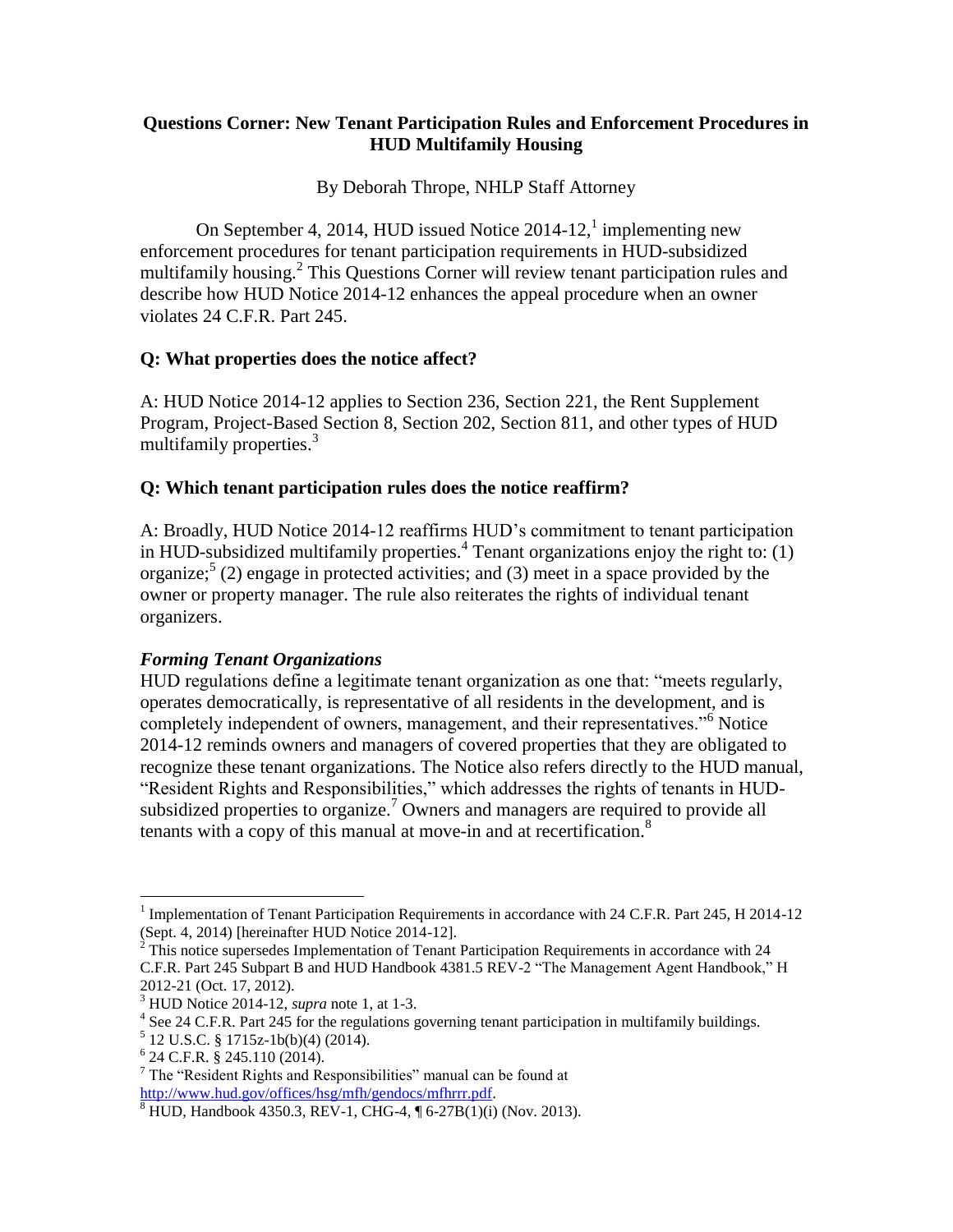### *Protected Activities*

HUD Notice 2014-12 lists various protected tenant organization activities, as described in the tenant participation regulations. Activities include posting information on commonarea bulletin boards and contacting residents directly with tenant organization information.<sup>9</sup> The Notice also enumerates situations in which tenants have the right to notice and comment on revisions to management policy.<sup>10</sup> Finally, Notice 2014-12 provides examples of impediments that resident organizations may face when exercising their rights.<sup>11</sup> The Notice echoes HUD Handbook 4381.5, which identifies specific management acts considered impediments to the exercise of resident rights, including penalizing residents for their participation in tenant organizations.<sup>12</sup>

### *Meeting Spaces*

The Notice reaffirms that owners and managers must make meeting space available to tenant organizations and describes when a reasonable fee may be imposed to use building facilities.<sup>13</sup> Denying access to a meeting space is also considered an impediment to a tenant's exercise of their rights. $14$ 

### *Individual Tenant Organizers*

The Notice defines and describes rights of "tenant organizers," including allowing organizers to assist tenants in establishing and operating tenant organizations.<sup>15</sup> The regulations define a tenant organizer as a "tenant or a non-tenant who assists tenants in establishing and operating a tenant organization," and not "an employee or representative of current or prospective owners, managers, or any of their agents."<sup>16</sup>

## **Q: What new rules does the Notice implement?**

A: Previous HUD guidance allowed tenants to file complaints. But if a Hub/PC Director found no reasonable cause underlying a complaint or purported violation, tenants had no appeal mechanism.<sup>17</sup> HUD Notice 2014-12 enhances the complaint process by adding an appeal procedure. $^{18}$ 

## **Q: How can a tenant or tenant organization enforce tenant participation rules?**

A: A resident or organization may file a complaint with the local HUD office.<sup>19</sup> The complaint must include factual evidence supporting the alleged violation such as

 $\overline{a}$ 

<sup>9</sup> HUD Notice 2014-12, *supra* note 1, at 3-4; 24 C.F.R. § 245.115 (2014).

<sup>10</sup> HUD Notice 2014-12, *supra* note 1, at 4.

 $11$  *Id.* at 5-6.

<sup>12</sup> *See* HUD, Handbook 4381.5, REV-2, ¶ 4.8(d) (June 8, 2006).

<sup>13</sup> HUD Notice 2014-12, *supra* note 1, at 4-5.

<sup>&</sup>lt;sup>14</sup> *Id.* at 5-6; HUD, Handbook 4381.5, REV-2, ¶ 4.8(d) (June 8, 2006).

<sup>15</sup> HUD Notice 2014-12, *supra* note 1, at 5.

<sup>16</sup> 24 C.F.R. § 225.125 (2014).

<sup>&</sup>lt;sup>17</sup> *See* Implementation of Tenant Participation Requirements in accordance with 24 C.F.R. 245 Subpart B and HUD Handbook 4381.5 REV-2 "The Management Handbook," H 2011-29 (Oct. 13, 2011).

<sup>18</sup> HUD Notice 2014-12, *supra* note 1 at 6-8.

<sup>19</sup> *Id.* at 7.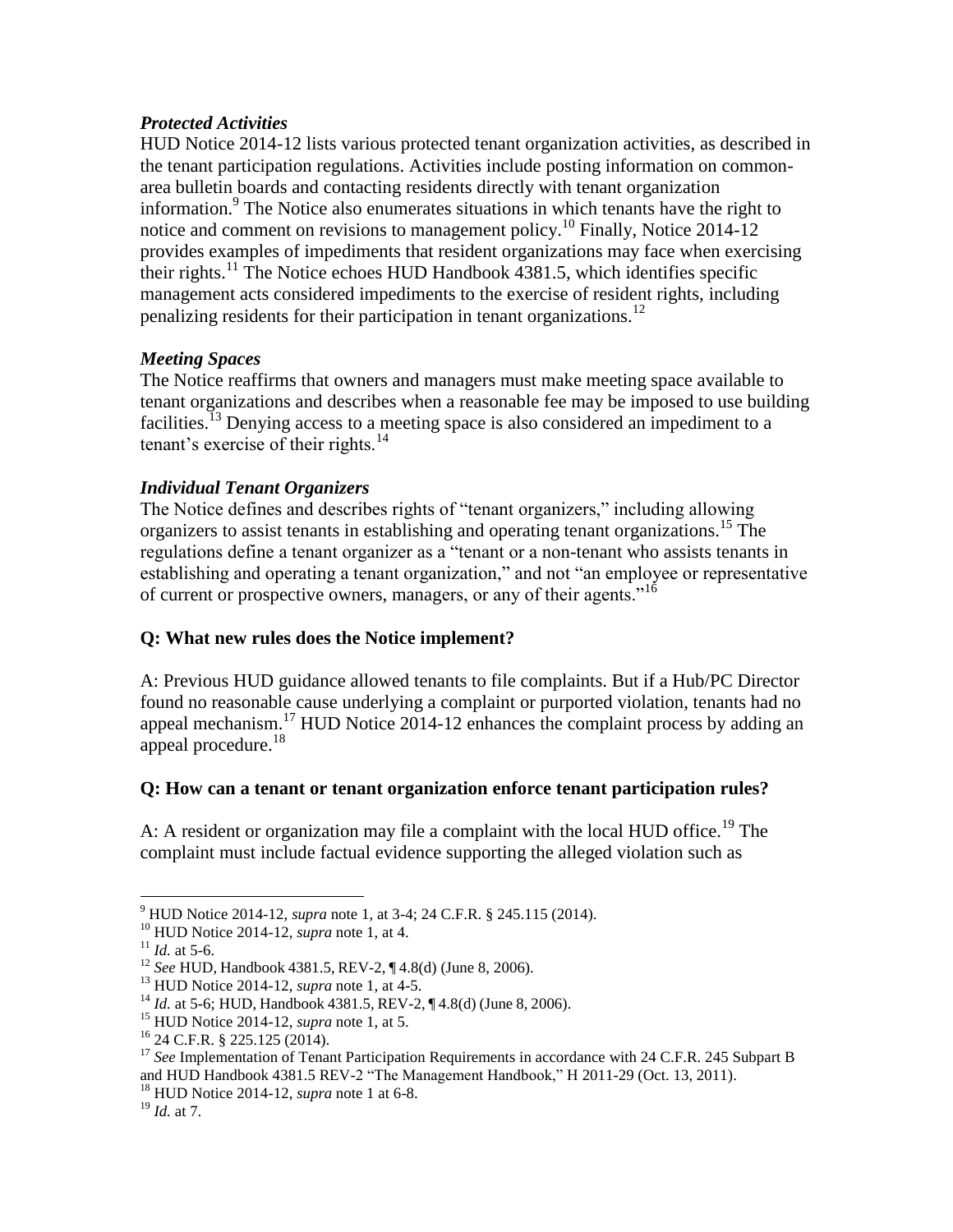statements from tenant witnesses and/or documents from management.<sup>20</sup> The Hub/PC Director must then bring the parties together and attempt conciliation, though participation in conciliation is voluntary for all participants.<sup>21</sup> If the parties reach an agreement, it must be memorialized in writing and contain terms that will correct the alleged violation. The Hub/PC Director must approve and sign a conciliation agreement but the Director will do so only if the agreement protects the public interest.<sup>22</sup>

If no agreement is reached, the Hub/PC Director must conduct an investigation of the allegations in the complaint. If the Hub/PC Director finds no reasonable cause to believe a violation occurred, the Director will notify the parties and close the case. If the Director finds reasonable cause, the Director must notify the owner, who has 30 days to correct the violation.<sup>23</sup> The Director will also inform the owner if the violation of the tenant participation regulations constitutes a violation of the owner's regulatory agreement with  $HUD.<sup>24</sup>$ 

## **Q: What if the owner fails to respond to a violation notice?**

A: If the owner fails to respond or does not address the violations in the notice, the owner will be referred to HUD's enforcement department.<sup>25</sup> There are several enforcement options when an owner or manager violates the tenant participation rules, including debarment, suspension, limited denial of participation, and civil money penalties.<sup>26</sup>

# **Q: How can a tenant or organization appeal a finding of "no cause"?**

A: If no agreement is reached during conciliation and, after an investigation, the Director finds "no reasonable cause," the tenant or organization can now appeal that decision. An appeal requires a written request for reconsideration sent to HUD's Director of the Office of Asset Management at the address specified in the Notice.<sup>27</sup> Upon receipt of the request, HUD must invite the parties to submit any additional information to help determine whether a violation of 24 C.F.R. Part 245 has occurred.<sup>28</sup> After reviewing any additional information, HUD can either affirm its "no reasonable cause" finding and close the case, or it can re-open the case. Upon re-opening, the Hub/PC Director must resume an investigation and conciliation.<sup>29</sup> The Hub/PC Director will then make a final determination. If the Hub/PC Director finds evidence that a violation occurred, HUD must pursue enforcement according to the Notice.<sup>30</sup>

- $\overline{a}$  $^{20}$  *Id.*
- $^{21}$  *Id.*
- $^{14}$   $^{22}$  *Id.*
- <sup>23</sup> *Id.* at 8.
- $^{24}$  *Id.* <sup>25</sup> *Id.*
- 

- <sup>27</sup> *Id.* at 8.
- <sup>28</sup> *Id.*

<sup>&</sup>lt;sup>26</sup> *Id.* at 6. These enforcement actions are restated from previous notices.

<sup>29</sup> *Id*; *see supra* text accompanying note 21.

<sup>30</sup> *Id.* at 6, 8.